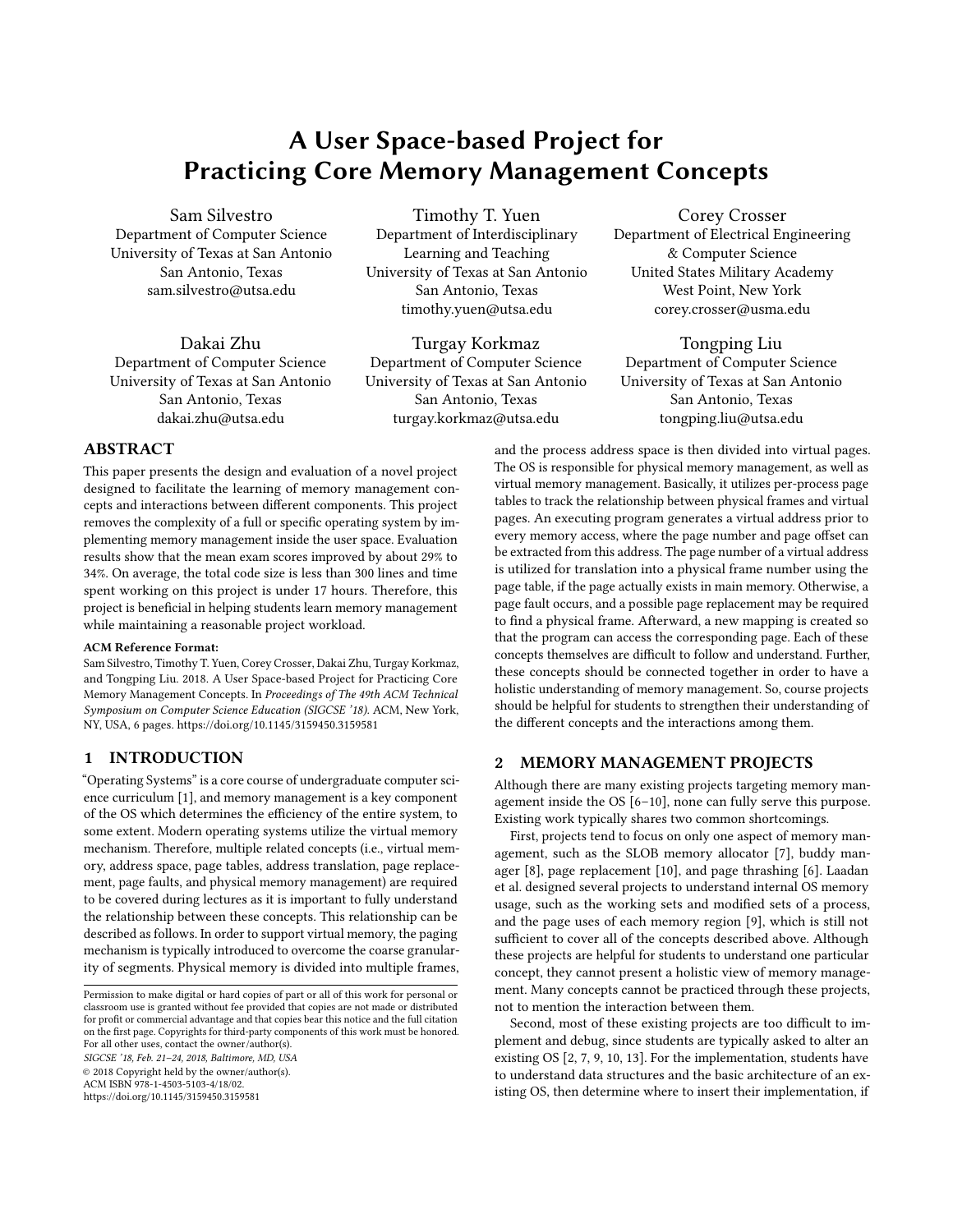not given hints. Also, changing an existing OS also increases the complexity of compiling and debugging. Students must recompile the entire OS, then verify whether their specific code has been executed. They also must learn how to debug their code inside the OS itself, which is another well-known challenge, even for experts [\[5\]](#page-5-9). Therefore, existing projects significantly increase the complexity of implementation and debugging. Rather than practicing these key memory management concepts, students may end up spending a large amount of time and effort just understanding a particular OS, and learning how to perform debugging within it.

While offering an improvement over a real OS, the issue of complexity holds true for an OS framework such as Pintos [\[12\]](#page-5-10). The overhead associated with familiarizing oneself with the overall structure and organization could still impose an unnecessary burden for students focused on learning virtual memory concepts. PennOS helps avoids this issue, as it is written from scratch in the user space [\[3\]](#page-5-11). However, it lacks a memory management component, instead focusing on process management and scheduling, file system and I/O, and shell integration.

# 3 DESIGN OF A USER SPACE-BASED MEMORY MANAGEMENT PROJECT

This paper presents the novel design of a user space-based project that exercises memory management fully within the user space. This project's design addresses three critical issues for effectively learning memory management: (1) the project should cover most core concepts, as described above, rather than one particular topic; (2) the project's workload should be reasonably low; (3) students should be able to gain a comprehensive understanding of the interaction between the different concepts. A design built in user space provides several benefits: first, it can significantly reduce the complexity of the project. Since it does not rely on an existing OS, students save significant effort spent understanding its implementation. Second, students do not need to recompile the OS upon making changes. Third, the project is significantly easier to debug when problems arise. Students can instead focus on the project itself, rather than interacting with a complicated OS.

Based on these requirements, we adapted the idea of simulation [\[11\]](#page-5-12). Null et al. designed an interactive tool based on a randomly generated series of memory references. However, their tool is designed to show graphical representations of the memory system and provide step-by-step descriptions of memory management activities inside the OS based on the given memory references. Although this project is also based on a simulated sequence of memory references, students are required to implement the project by themselves starting from scratch. The similarity is limited only to the utilization of a simulated series of memory references.

The overall objective of the project is for students to practice (1) virtual memory management, (2) address translation, (3) page table design, and (4) page replacement algorithms. This project further designs three sub-projects based on a simulated series of memory references.

#### 3.1 Part I: Translation via Page Table

Students implement address translation based on a given one-level page table. They are further provided with basic machine details, such as the page/frame size, the address space of virtual memory, and the size of physical memory. Students write a program that accepts a filename as its only argument. This input file consists of a sequence of 8-byte unsigned long values that simulates a sequence of memory accesses, where each value represents a virtual address. For each virtual address, students must refer to a given page table to translate it into a corresponding physical address. The mapping (or page table) between virtual page numbers and physical page numbers is provided by a directed graph, which students are required to translate into a simple array prior to address translation. For simplicity, the given sequence of memory accesses does not include any page faults, where all corresponding addresses are in the range of the given page table. To verify the correctness of their implementation, students should write the sequence of translated physical addresses into an output file in a format similar to the input file. Students can obtain the md5sum of this output file [\[4\]](#page-5-13) and submit the checksum. For a given sequence of memory accesses and a given page table, correct implementations of address translation should always produce the correct and unique checksum.

# 3.2 Part II: Page Table and Physical Memory Management

Students implement the design of the page table and will manage physical memory. The details of the hardware are provided to the students, such as the page/frame size, the address space of virtual memory and the size of physical memory. From the size of physical memory and the size of a frame, students may compute the total number of physical pages. The difference for the second part is that the page table is not provided. Students must design the page table and manage the physical memory by themselves. To better mimic a real system, it is assumed that the first few pages are reserved for use by the OS, but other pages are initially freed. For simplicity, we assume there is only one application inside the system.

Students are provided with an input file to simulate the memory accesses of the given application. In this part, these memory accesses can cause page faults. For each logical address, students are required to check whether the corresponding physical frame is marked as valid in the page table. If yes, then the student is required to perform the address translation, as in Part I. Otherwise, they must choose a physical frame and update the mapping in the existing page table. Physical frames are assumed to be allocated in sequential order. When there are no available physical frames, students implement the Least-Recently Used (LRU) page replacement policy to evict the LRU frame from the page table, and then reset the page table afterwards. There is no need to swap the page to disk, which is assumed to have been taken care of automatically. Once a frame is selected for replacement, the student must: (1) invalidate the page table entry that is mapped to the current physical frame, and (2) remap the page table entry of the new logical address to the current frame number. The reverse mapping mechanism is introduced in order to identify the corresponding virtual page mapped to the selected physical frame. Upon each reference, the order of accesses for the corresponding physical frames must be updated in order to preserve the LRU policy. Lastly, the students write the sequence of translated physical addresses into an output file and print the total number of page faults that occurred.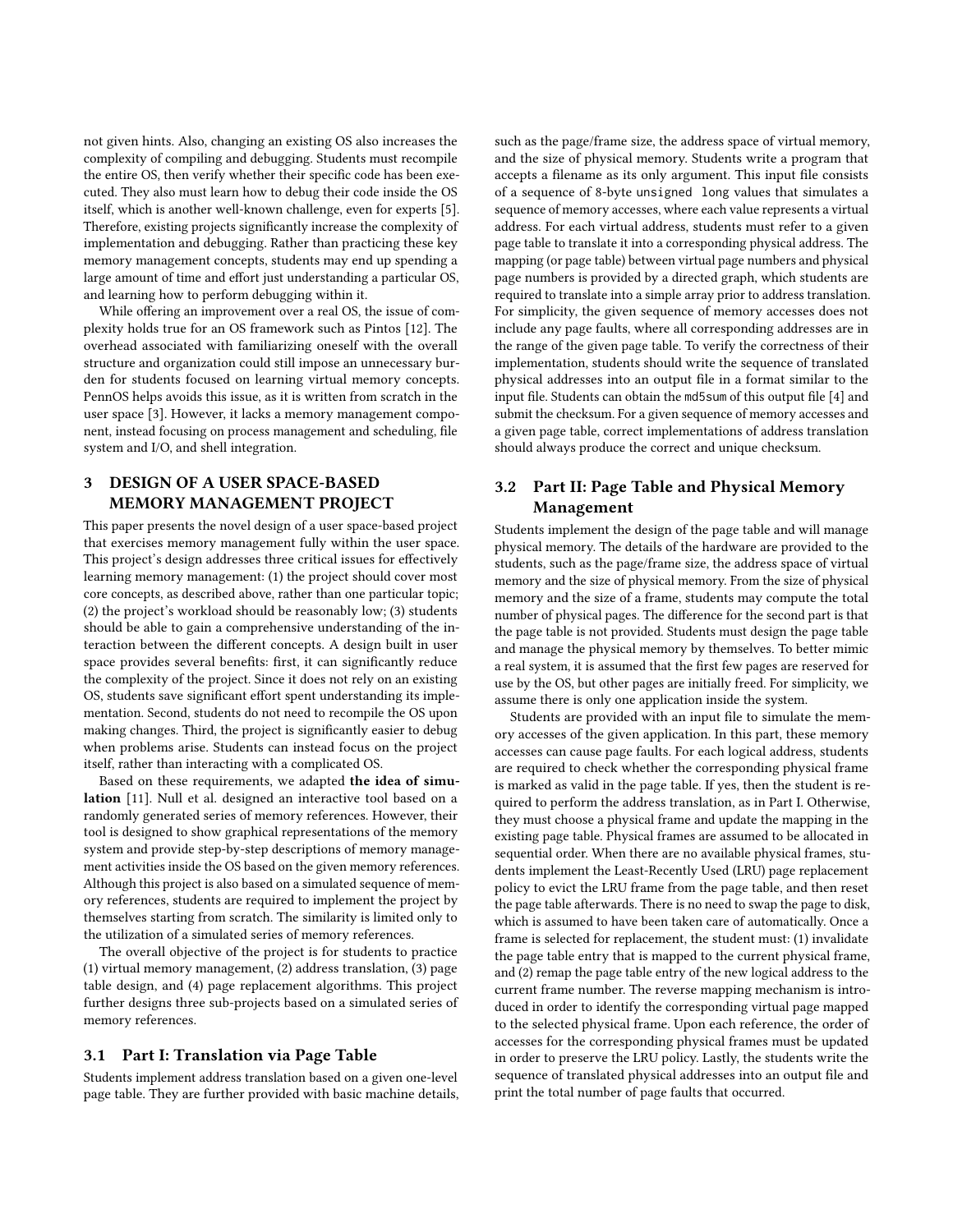To successfully complete this assignment, students must fully understand and integrate different concepts of virtual memory management, including the management of physical pages, LRU page replacement, page-to-frame mapping performed by the OS, and page table management, in addition to the address translation that was exercised in Part I. Part II also helps students understand the details of a physical page table entry, such as the valid bit, and the concept of reverse mapping. With this knowledge, they must simulate the entire process beginning with a memory reference.

# 3.3 Part III: General Page Table Design

Part III extends the page table for arbitrary system parameters. The student's main program should now accept three additional parameters, which specify a hypothetical machine's page/frame size, virtual memory size, and physical memory size; other conditions remain the same. Students are again required to output the translated physical addresses for the same sequence of memory accesses, as in Part II. This component prompts students to rethink page table design in an abstract situation. Accordingly, students must determine what should be changed to accommodate an arbitrary environment. This part helps students revisit their implementation from the second part in a generalized context, which requires a better understanding of page table design.

# 4 EVALUATION DESIGN

This section describes the evaluation for this project.

#### 4.1 Sample

This project was implemented in the OS course in the Spring 2017 semester at University of Texas at San Antonio, a large research university in South Texas. There were two sections of this course, taught by the  $5<sup>th</sup>$  and  $6<sup>th</sup>$  authors of this paper. There were 64 students in Section 1, and 32 students in Section 2. Of these 96 combined students, 5 were deemed ineligible to include due to not completing the midterm exam, which serves as a test instrument, and were thus eliminated from the sample. For comparison, data from a previous offering of this course in Spring 2016 were included. This section was taught by the 4<sup>th</sup> author of this paper, and did not include the project, but the same course materials were used for teaching. There were 22 students in this section (Section 0), where no project was assigned.

#### 4.2 Data Sources

4.2.1 Exam Questions. For comparison, we used three identical questions across all sections.

• Question 1 asked students to translate virtual addresses into physical addresses, and show how page tables are stored in memory. Students were provided basic machine parameters such as virtual and physical address spaces, as well as the page/frame size. Students must demonstrate the ability to calculate the number of bits used for each component of both virtual and physical addresses. They must also know how to compute the number of bytes needed for a page table entry, calculate the number of pages required by the entire virtual address space, and produce how many bytes would be needed for the page table of a process on this machine.

- Question 2 tests the students' ability to both perform memory address translation, as well as compute effective access times when given TLB, memory, and disk access times. The students are again provided with basic machine information, such as the page/frame size and virtual/physical address space sizes. Additionally, they are provided with an initial page table and TLB entries. Students must translate four logical addresses into physical addresses, and estimate the access time required by the machine to do so.
- Question 3 tests the students' knowledge of different page replacement algorithms. The question is framed by providing a theoretical maximum number of pages (3 pages) per process. They are then given a sequence of page references from which they must tabulate, by hand, the specific pages currently held in memory after each page reference. Afterward, they must answer with the total number of page faults that occurred for each of the page replacement algorithms in question: FIFO, LRU, and Optimal.

Questions were graded consistently across exams as there was only one correct response for sub-questions in each question. For the sections in which the project was used, this evaluation only includes exam question scores from those students who also completed the project.

4.2.2 Project Results. Student outcomes were also measured through the scores that students received on their projects and completion rates on individual parts of the project. Students were also surveyed on how much time they spent working on the project.

4.2.3 Surveys. Surveys asked students to rate the value of the project, using a 5-point Likert scale, as it related to the topics of address translation, finding the page index inside a virtual address, the concept of frame numbers, physical memory management, LRU, and page offset inside a virtual address. Surveys were used to evaluate students' perception of the project's value as it related to these memory management concepts. The survey also contained openended questions asking students to report what they found to be the most difficult part of the project, and why.

## 5 EVALUATION RESULTS

This section presents the results organized by each evaluation question. A student's data were only included for analysis if s/he had both turned in the project and completed the midterm exam.

## 5.1 Project Results

Recall the project includes three parts where Part I and Part II are compulsory, and Part III was optional. Table [1](#page-3-0) presents the statistics of students' scores for these different parts of the project. In total, 81 out of 91 students submitted the project and took the exam.

The outcomes show that 89% of students were able to complete Part I while about 74% finished Part II across both sections. In terms of scores, there was a very high average score in Part I (around 95.8%), but only around 79% in Part II and Part III. A median score of 100% for Part I indicates that most students were successful in address translation with a one-level page table. The median score of 87.5% on Part II was lower than Part I, but it still showed that students were moderately successful in managing a page table and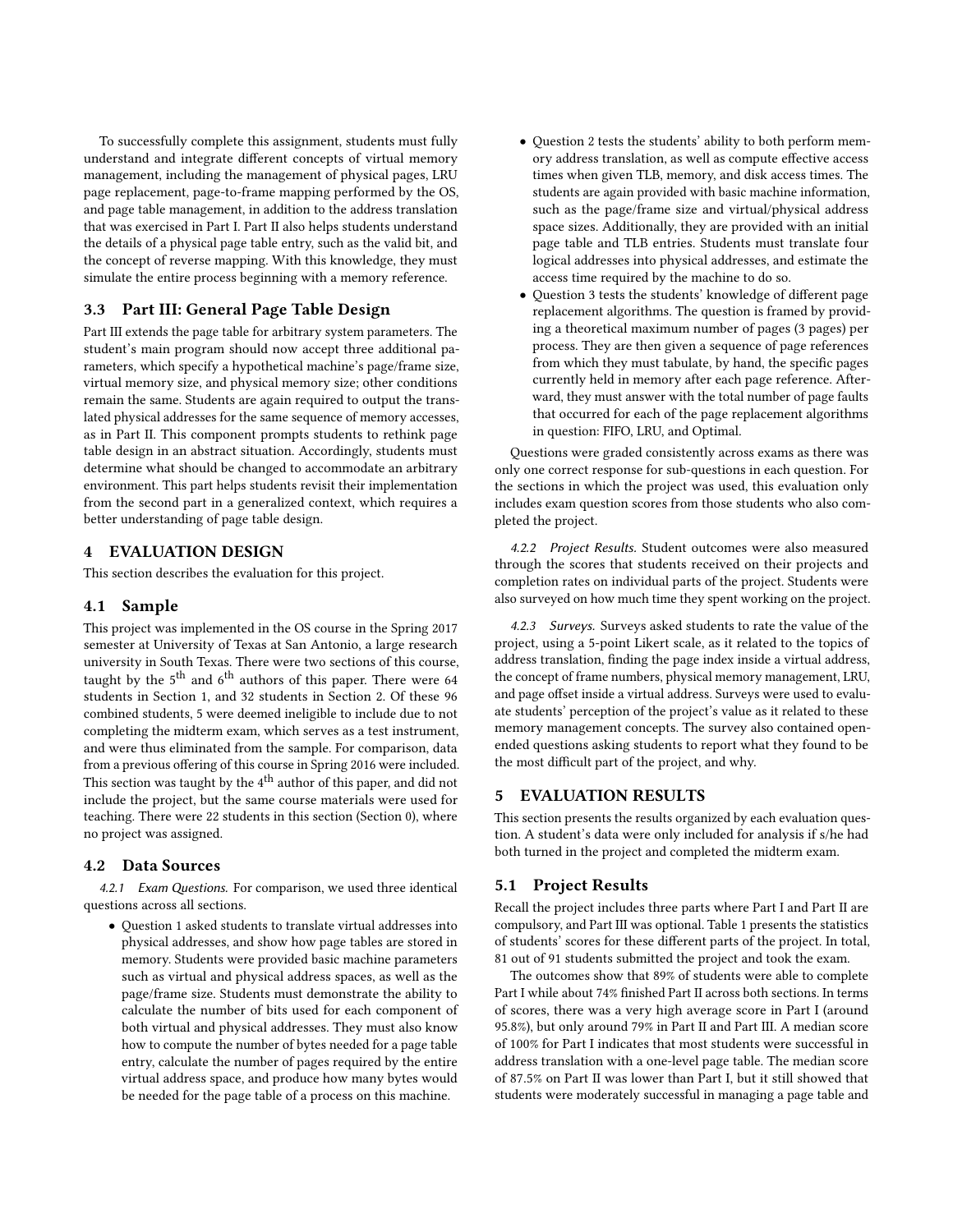<span id="page-3-0"></span>

| Section                           | Submitted | Mean   | Stdev | Median |  |  |  |
|-----------------------------------|-----------|--------|-------|--------|--|--|--|
| Part I                            |           |        |       |        |  |  |  |
| Section 1                         | 89%       | 97.7%  | 9.5%  | 100.0% |  |  |  |
| Section 2                         | 89%       | 91.6%  | 13.6% | 100.0% |  |  |  |
| Combined                          | 89%       | 95.8%  | 11.2% | 100.0% |  |  |  |
| Part II                           |           |        |       |        |  |  |  |
| Section 1                         | 77%       | 81.1%  | 21.0% | 90.0%  |  |  |  |
| Section 2                         | 67%       | 73.8%  | 22.3% | 87.5%  |  |  |  |
| Combined                          | 74%       | 79.0%  | 21.5% | 87.5%  |  |  |  |
| Part III                          |           |        |       |        |  |  |  |
| Section 1                         | 17%       | 79.1%  | 8.3%  | 80.0%  |  |  |  |
| Section 2                         | 15%       | 77.5%  | 5.0%  | 80.0%  |  |  |  |
| Combined                          | 16%       | 78.7%  | 7.4%  | 80.0%  |  |  |  |
| Parts I & II                      |           |        |       |        |  |  |  |
| Section 1                         | 89%       | 77.0%  | 25.6% | 89.2%  |  |  |  |
| Section 2                         | 89%       | 67.9%  | 26.8% | 70.0%  |  |  |  |
| Combined                          | 89%       | 74.2%  | 26.2% | 88.3%  |  |  |  |
| Parts I, II, & III (extra credit) |           |        |       |        |  |  |  |
| Section 1                         | 17%       | 110.6% | 2.2%  | 111.7% |  |  |  |
| Section 2                         | 15%       | 106.7% | 3.9%  | 108.3% |  |  |  |
| Combined                          | 16%       | 109.6% | 3.0%  | 110.0% |  |  |  |

<span id="page-3-2"></span>Table 1: Project results by section and project (both by parts and overall).

|          |      |       | Part I Part II Part III Total |       |
|----------|------|-------|-------------------------------|-------|
| LOC.     | 76.7 | 220.0 | 146.7                         | 297.5 |
| Time (h) | 5.3  | 7.4   | 4.0                           | 16.8  |

Table 2: Average lines of code for implementation, and average time spent on the project (for each part, and in total).

physical memory. Note, that grades of zero given to students who did not complete a given project component were not factored into the respective scoring statistics for that part. Furthermore, "completion" is defined as simply having submitted some work product in an attempt to fulfill a given part, without regard to its actual completeness or correctness.

Due to the fact that Part III is provided as extra credit, only 15 students actually submitted this part. The mean score for both sections was 78.7%, which shows that students had average success with address translation on a more general page table design. Note, the percentages given for "Parts I, II,  $&$  III" in Table [1](#page-3-0) reflect values only for the small subset of students who attempted all three project components. Because this group consists of only 15 students combined, we see significantly higher mean scores than those listed for the other components. The distribution of students' scores is shown further in Figure [1.](#page-3-1) In total, 64% of students received a score higher than 40 points (or 67%), which also reflects the difficulty of the project.

#### 5.2 Implementation Workload

We wrote a script to obtain the lines-of-code for each part. Note that the total is not the strict sum as these three parts share a large portion of their implementation. A survey was administered to obtain the number of hours spent working on each part.

The results are shown in Table [2.](#page-3-2) Basically, the average LOC for this project was only <sup>297</sup>.5, and the average number of hours spent

<span id="page-3-1"></span>

Figure 1: Distribution of student project scores, where the reference line shows maximum combined score for Part I and Part II; Part III is offered as a bonus worth 10 points.

working on this project was only <sup>16</sup>.8. As described in Section [1,](#page-0-0) excluding five outliers, the average hours spent is only 10.8 hours. This indicates that the complexity of this project is totally acceptable, considering the importance of topics covered in an OS course. Also, there is space to extend this project to cover more concepts, if needed, particularly if assigned over a two-week time period.

By manually reviewing the results of 75 surveys, the most commonly reported problems encountered by students were regarding unclear instructions and lack of adequate understanding with respect to the LRU algorithm. As expected, Part II of the project was overwhelmingly cited by students when asked, "What were the most difficult parts of the project, and why?" (with 26 respondents). Specifically, understanding and implementing the LRU algorithm was the most common feedback received (with 10 respondents). Overall, comments that occurred regularly throughout the survey responses were: difficulty in visualizing the concepts; the function and implementation of the LRU algorithm; no means to independently verify correctness of output; understanding what was expected; uneven distribution of work; and too much effort required to complete Part II.

## 5.3 Exam Results

Table 2 shows the breakdown of scores across both sections, as well as the comparison section (Section 0). Students who did the project (Sections 1 and 2) scored a combined mean of 74% on Question 1, 82.5% on Question 2, and 90.8% on Question 3, which were the exam questions related to memory management. The range of the combined median scores, from 80% to 95% across all three questions, show that most students demonstrated an above average comprehension of memory management. As a comparison, Sections 1 and 2 performed better on the exam questions related to memory management than students in Section 0, who were not assigned the project. An independent samples t-test showed that there was a significant difference in scores between Section 0 ( $M = 2.08$ ,  $SD = 0.64$ ) and Sections 1 and 2 combined ( $M = 2.47$ ,  $SD = 0.45$ );  $t(101) = -3.335, p = 0.001.$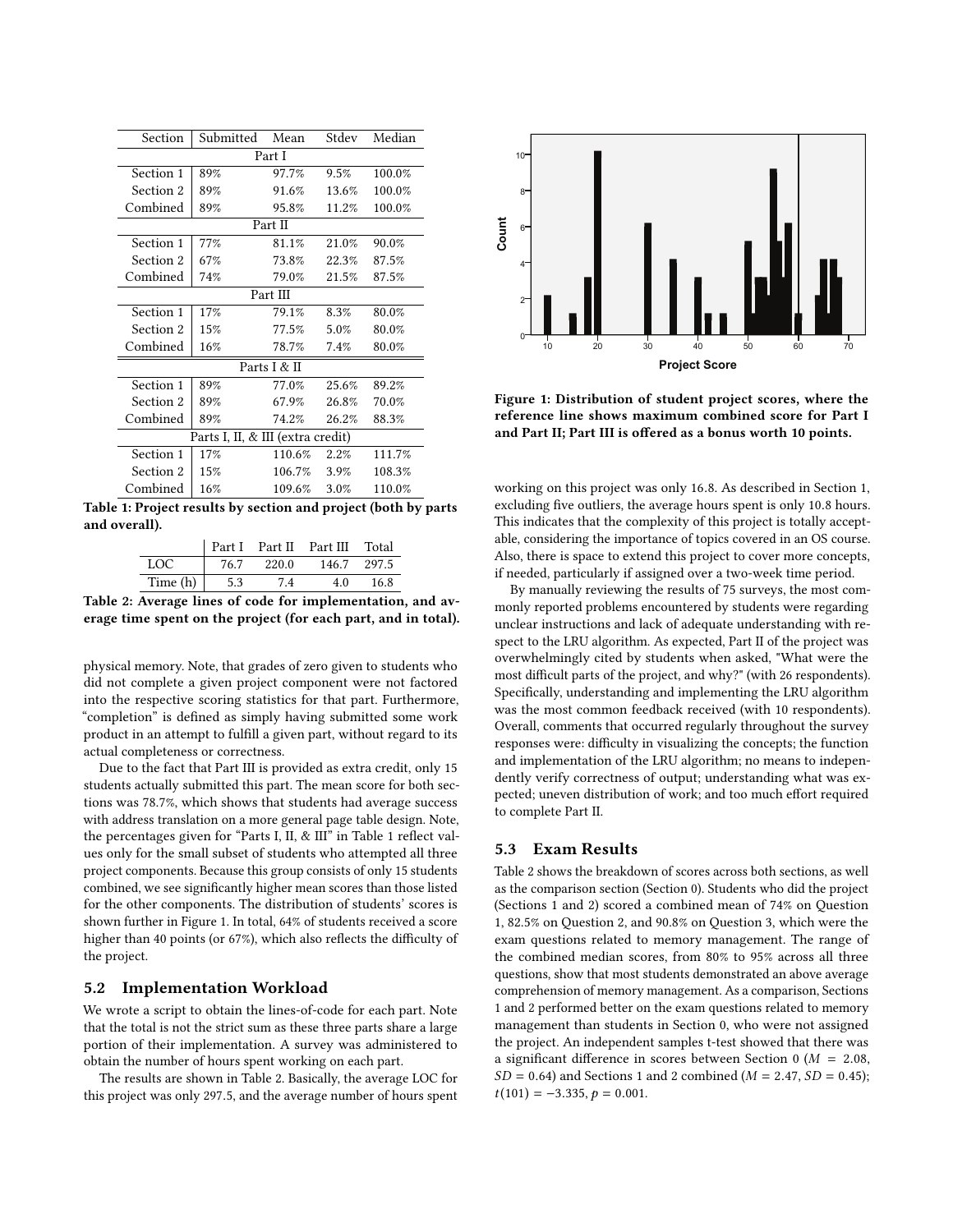The mean exam scores for Section 0 were about 15% lower than the combined mean scores of Section 1 and Section 2 for Question 1 on virtual and physical address translation, and about 19% lower than Section 1 and Section 2 on Question 2 on calculating access time. For Question 1, the median score for Section 0 was about 25% lower than Section 1 and Section 2, which infers that more students were successful in translating virtual and physical addresses on the exam. For Question 2, though Section 0's median score of 80% was reasonably good, the median score for Section 0 was 10% lower than Section 1 and 2's median score on calculating access time. There were negligible differences between Section 0 and the other two sections for Question 3, which covered different page replacement algorithms. This result may imply that students do not have much trouble understanding different page replacement algorithms.

| <b>Ouestion 1</b> |    |       |       |        |  |  |  |
|-------------------|----|-------|-------|--------|--|--|--|
|                   | n  | Mean  | Stdev | Median |  |  |  |
| NO PROJECT        |    |       |       |        |  |  |  |
| Section 0         | 22 | 57.3% | 22.7% | 55.0%  |  |  |  |
| WITH PROJECT      |    |       |       |        |  |  |  |
| Section 1         | 56 | 72.5% | 26.4% | 80.0%  |  |  |  |
| Section 2         | 25 | 78.2% | 19.6% | 85.0%  |  |  |  |
| Combined          | 81 | 74.0% | 24.6% | 80.0%  |  |  |  |
| <b>Ouestion 2</b> |    |       |       |        |  |  |  |
|                   | n  | Mean  | Stdev | Median |  |  |  |
| NO PROJECT        |    |       |       |        |  |  |  |
| Section 0         | 22 | 61.4% | 38.6% | 80.0%  |  |  |  |
| WITH PROJECT      |    |       |       |        |  |  |  |
| Section 1         | 56 | 82.4% | 16.9% | 87.5%  |  |  |  |
| Section 2         | 25 | 82.8% | 21.7% | 90.0%  |  |  |  |
| Combined          | 81 | 82.5% | 18.4% | 90.0%  |  |  |  |
| Ouestion 3        |    |       |       |        |  |  |  |
|                   | n  | Mean  | Stdev | Median |  |  |  |
| NO PROJECT        |    |       |       |        |  |  |  |
| Section 0         | 22 | 89.1% | 18.5% | 100.0% |  |  |  |
| WITH PROJECT      |    |       |       |        |  |  |  |
| Section 1         | 56 | 91.6% | 13.7% | 100.0% |  |  |  |
| Section 2         | 25 | 89.0% | 13.3% | 95.0%  |  |  |  |
| Combined          | 81 | 90.8% | 13.6% | 95.0%  |  |  |  |

Table 3: Statistics of examination scores, grouped by project participation status, for each question.

## 5.4 Perception of Project Value

Seventy-five students, across Sections 1 and 2, responded to the surveys. The survey results, shown in Figure [2,](#page-4-0) indicate that most students found the project valuable to learning five core memory management concepts. On a scale of 1 (Not valuable at all) to 5 (Extremely Valuable), most students across Sections 1 and 2 found the project to be valuable. Sixty-one percent (61%) of students rated the project experience as 4 or 5 (very to extremely valuable) with respect to understanding address translation, finding the page index inside a virtual address, and the frame number concept. Fifty-three percent (53%) of students rated the project experience as 4 or 5 (very to extremely valuable) with respect to physical memory management and the LRU algorithm.

<span id="page-4-0"></span>

Figure 2: Valuability results on different concepts.

Although most students reported perceiving the project as valuable, they still noted some challenges with it, as well as specific memory management concepts. From the open-ended questions on what students found most difficult in the project, the most commonly reported problems included: unclear instructions and understanding what was expected from them; difficulty in visualizing the concepts; lack of adequate understanding with respect to the LRU algorithm; no means to verify correctness of output, since the answers were not given to students beforehand; uneven distribution of workload between the two required parts; and too much effort required to complete Part II.

# 6 DISCUSSION

The results showed that this project was beneficial for students in learning about memory management, particularly relating to activities involving address translation and calculating access times. Most students were able to complete the project and received high scores. They also scored higher on exam questions related to memory management as compared to a previous semester, which did not include this project. The only area this project did not necessarily improve upon, when compared to the previous semester, was that of applying different page replacement algorithms, which students appear to have little problem understanding. Student feedback was overwhelming positive in that students found it valuable to learning core memory management concepts. Further, the reported time spent working on the project showed that students spent an appropriate amount of time given the nature of this course. The complexity, as inferred from the grades and time spent on the project, was manageable for the students.

**How valuable is the project for understanding ...**